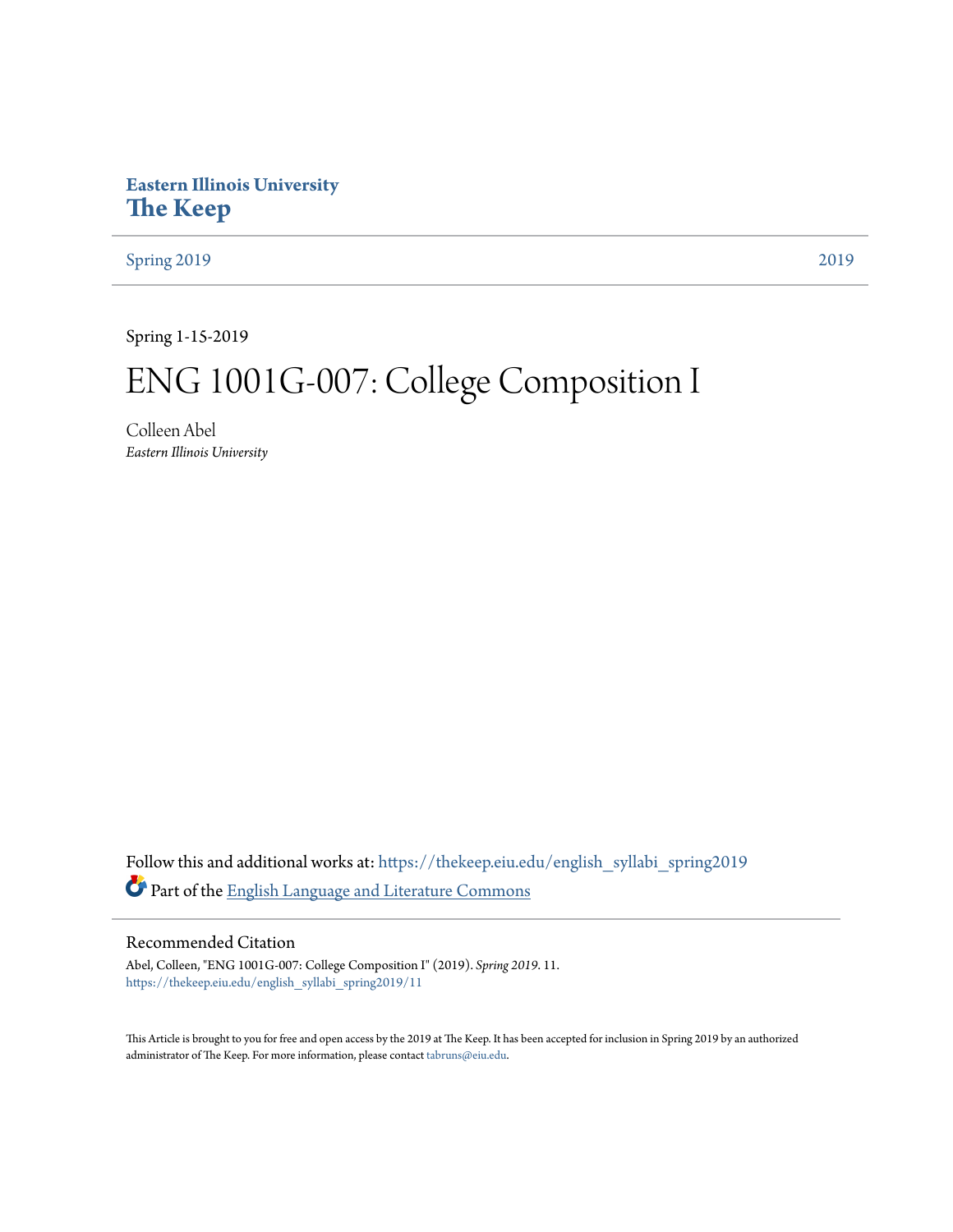# ENGLISH 1001G-007 (3C)

Dr. Colleen Abel, crabel@eiu.edu Office: Coleman 3811. Hours: TR 8-930 a.m.



#### CLASS PERIOD: 930-1045, SPRING 2019, COLEMAN 3290

#### COURSE TEXTS:

Bedford Book of Genres by Braziller and Kleinfeld

DK Handbook by Wysocki and Lynch, 3rd ed.

#### OVERVIEW:

**College Composition** I is a **writing-centered course that focuses on informative, analytical, evaluative, and persuasive writing and introduces students to college-level research. Students will develop sound writing processes, produce cogent writing, strengthen analytical reading skills, and work**  with sources.

#### LEARNING OBJECTIVES:

Students will demonstrate the ability to.

- •Develop effective writing processes for producing documents (WCR-1, CT-2, CT-3, CT-4, CT-5, CT-6)
- Produce informative, analytical, evaluative, and persuasive prose (WCR 1-7, CT 1-6)
- •Implement reading processes to evaluate sources (WCR-5, WCR-6, CT-1, CT-3, CT- 4, CT-5, RC-1)
- •Adapt written texts to suit the texts purpose, audience, genre, rhetorical situation, and discourse community (WCR 1-7, CT 1-6)

• **Recognize how to transfer their writing processes, understanding of rhetorical principles, and genre awareness to other**  writing situations (WCR 1-7)

•Find appropriate sources through secondary research, including the use of academic databases (WCR-5, WCR-6, WCR-7, CT-4, CT-5, CT-6)

- •Integrate sources ethically and appropriately using at least one recognized citation style (WCR-7, CT-4, RC-2)
- •Use effective language and delivery skills through speaking opportunities (SL 1-4)
- •Present work in Edited American English (WCR-4)

GRADES:

The final grades in this course may be A, B, C, or NC.

In the case of your individual papers, an A is 90-100. AB is 80-89. AC is 70-79. AD is 60- 69. An F is 59 or below.

#### EXAMS:

Our final exam is Monday, April 29 at 10:15 a.m.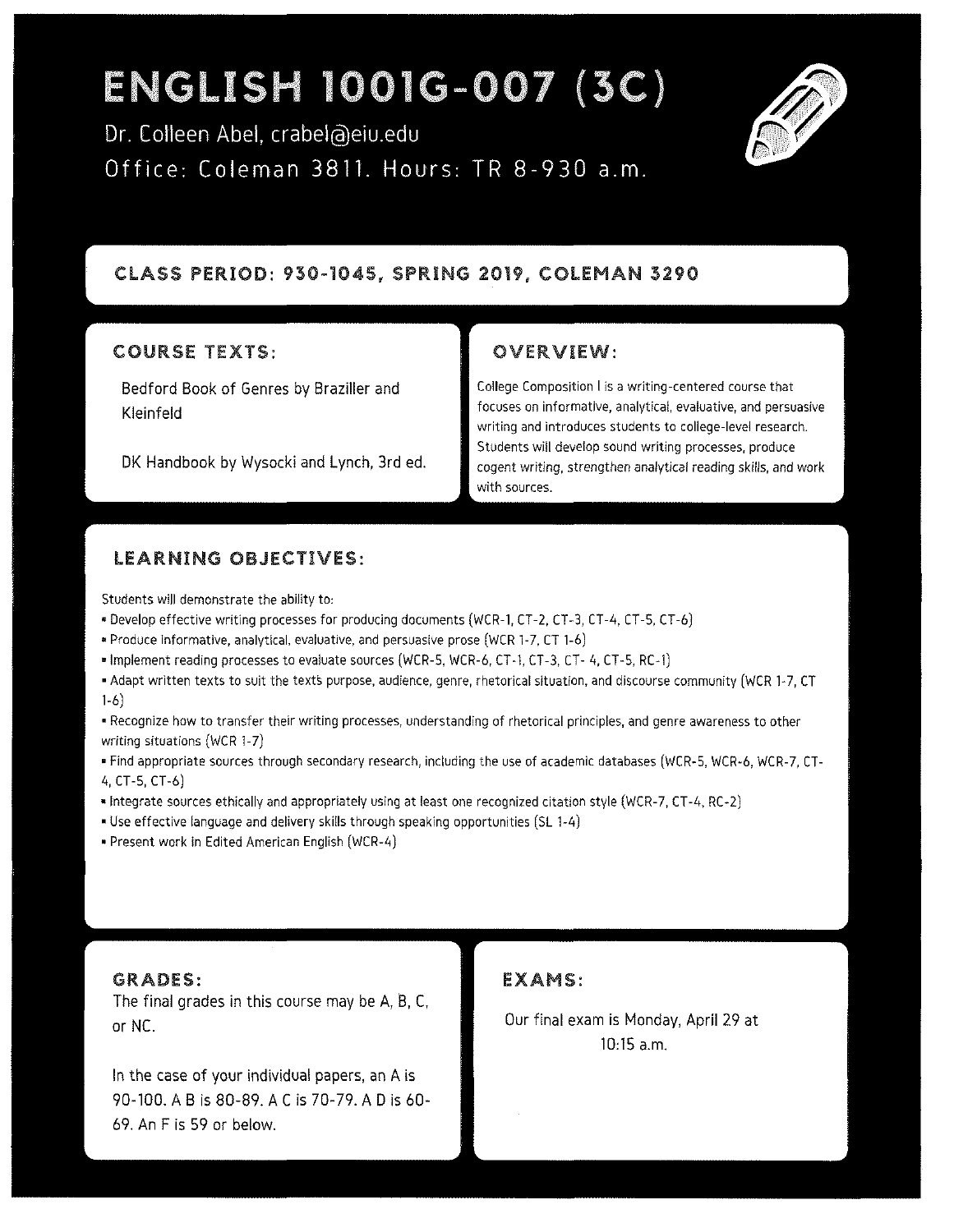| Grade Breakdown                     |        |
|-------------------------------------|--------|
| Attendance100 points                |        |
| In-class writings100 points         | 1000   |
| Infographic100 points               |        |
| Summary Essay100 points             | points |
| Analytical Essay100 points          |        |
| Critique Essay200 points            | total  |
| Researched Argument Essay200 points |        |
| Final Exam100 points                |        |

#### INFOGRAPHIC:

lnfographics are primarily visual ways of presenting information that allows you to present a lot of facts in a clear, engaging way. For this assignment, you will create and briefly present your own infographic on a topic you research that you think more people should know about.

#### SUMMARY ESSAY:

A summary is a short synopsis of a larger work, touching on the main points. In this essay, you will write a 2-3 page summary of a piece of journalism. (Details on what piece you'll be writing about will be given to you.) Good summaries are objective, and include a few quotes from the original work to give us a sense of the author's voice or key ideas.

## ANALYTICAL ESSAY:

This 3-page analysis will ask you to examine the rhetorical strategies used in a print or video advertisement. We will practice in class, and then you will select your own ad to write about for the final paper.

#### CRITIQUE ESSAY:

A critique essay has a number of different objectives: you will need to look at two or three articles on the same general topic and examine 1) how each article's ideas are similar and different and 2) which piece is the most effective/ successful. For example, you might decide to write about two different authors' approaches to "solving" the obesity crisis in America. What ideas do they share? Where do they differ? What methods do they use to make their points? Which one works better? This paper is expected to be 5-6 pages.

## RESEARCHED ARGUMENT:

Using at least four sources as support-one of which must be a scholarly source-you will attempt to persuade your audience of something. It's important to pick a complex issue to discuss here, one about which people will naturally hold a wide range of opinions. This paper is expected to be 5-6 pages.



All written essays should be turned in to D2L by the end of the day on the due date specified in the calendar. They should be double-spaced, in 12-point font, with proper MLA formatting.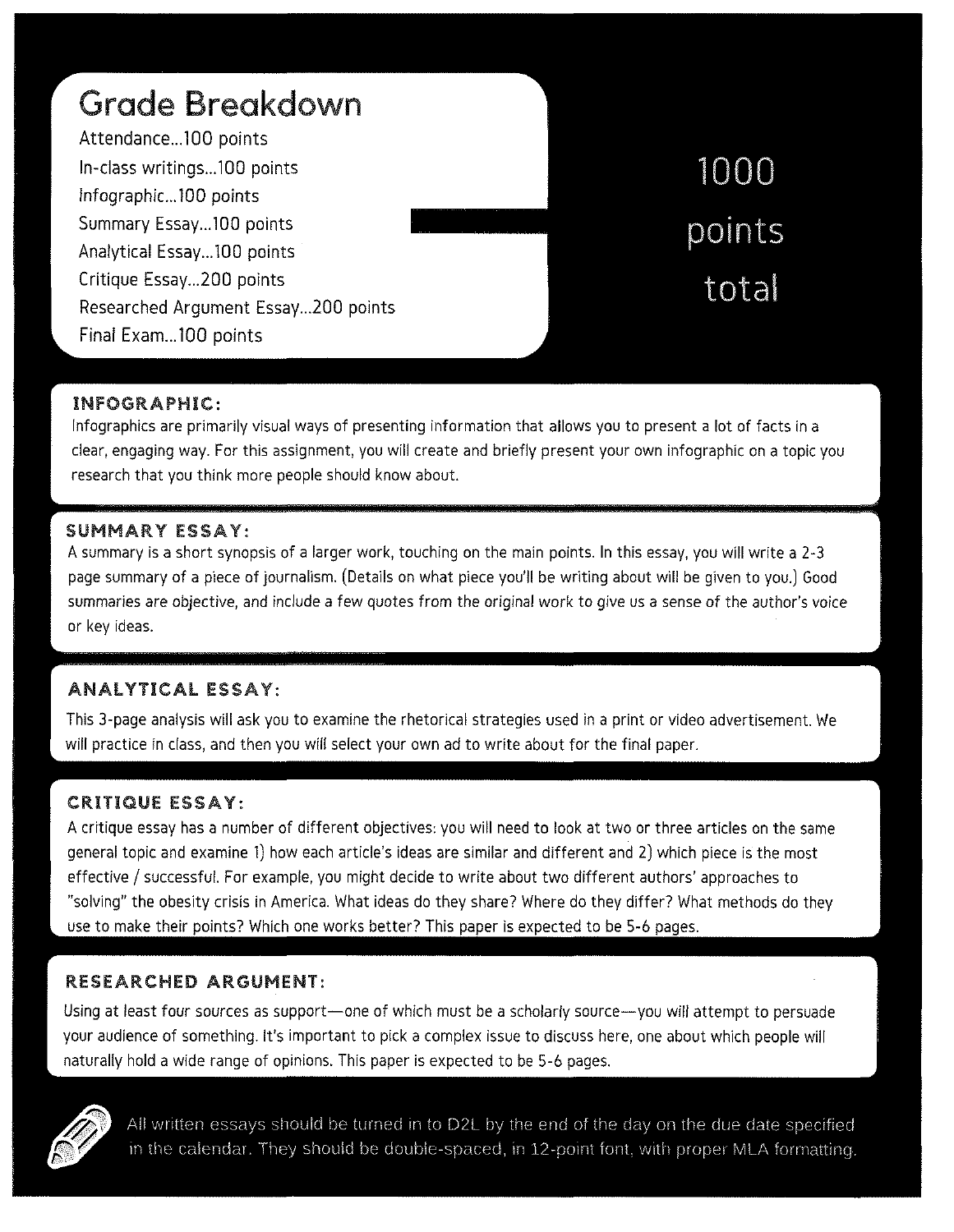

# **STOP! Important policies**

Attendance: For this class to work, you need to be here each and every day, unless there is an emergency in your life-and if there is, talk to me! I can help and can connect you with a larger support system.

For the sake of simplicity, I do not differentiate between excused and unexcused absences. You do not need to write me with an explanation or obtain a note. At the end of the term I will simply calculate how much time you spent in class (i.e. you were present for 90% of classes) and that count toward 100 points of your final grade.

> Late / Missed work: Essays will lose five points for every \*class\* day they are late. In-class writings cannot be made up.

Classroom behavior: Discussions will be a vital part of our class. Productive discussions often involve people having differing opinions and expressing them but it's my job to make sure everyone feels safe in our classroom space. I don't ban electronics from my classroom; use them with respect.

# Academic Integrity

Students are expected to maintain principles of academic integrity and conduct as defined in EIUs Code of Conduct (http://www.eiu.edu/judicial/studentc onductcode.php ). Violations will be reported to the Office of Student Standards.

## **Disabilities**

If you are a student with a documented disability in need of accommodations to fully participate in this class, please contact the Office of Student Disability Services (OSDS) All accommodations must be

approved through OSDS. Please stop by Ninth Street Hall. Room 2006. or call 217-581-6583 to make an appointment.

#### Student Success

Students who are having difficulty achieving their academic goals are encouraged to contact the Student Success Center ( www.eiu.edu/-success) for assistance with time management, text taking, note taking, avoiding procrastination, setting goals, and other skills to support academic achievement. The Student Success Center provides individualized consultations. To make an appointment, call 217-581-6696, or go to 9th Street Hall, Room 1302.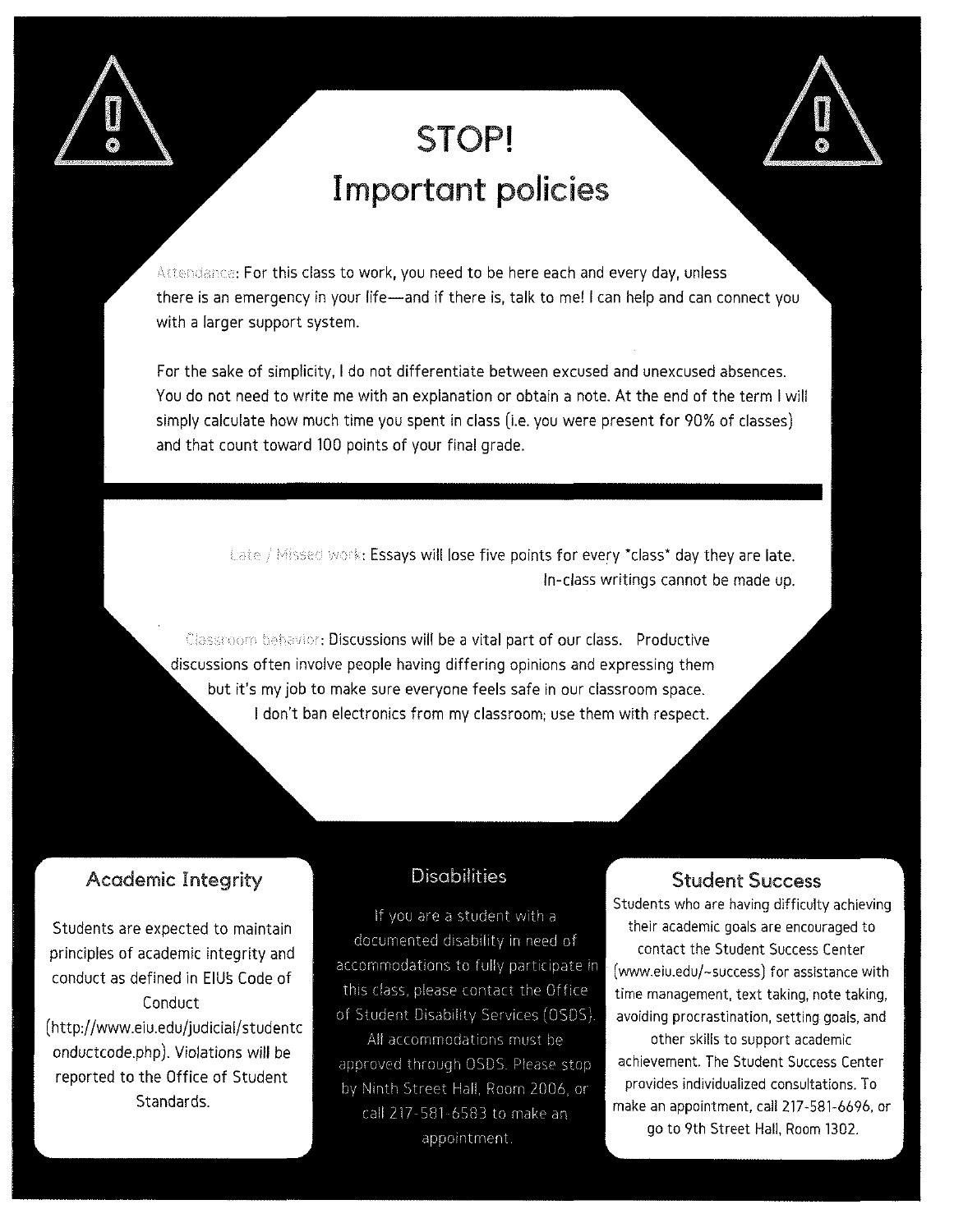Course Calendar ENG 1001

Tuesday, January 8: Introductions Thursday, January 10: Course calendar / Discussion of critical thinking

Tuesday, January 15: Read Chapter 1: Understanding Genres I Discussion of rhetorical situations

Thursday, January 17: Read pages 83-100 in Chapter 3: Informative Genres

Tuesday, January 22: Read pages 117-126 in Chapter 3: Charts & lnfographics Thursday, January 24: Read pages 127-142: "Analyzing News Articles"

Tuesday, January 29: **lnfographic duel** Brief presentations in class Thursday, January 31: Read pages 610-615: "Give Me Your Tired, Your Poor. .. "

Tuesday, February 5: Read Part 4: "Engaging With and Analyzing Sources" of DK Handbook up to p.69 Thursday, February 7: **Summary Essay due!** Intro to rhetorical strategies

Tuesday, February 12: Read Part 4: Persuasive Genres page 176-197 Thursday, February 14: Read Part 4, DK Handbook pages 70-84

Tuesday, February 19: **Conferences**  Thursday, February 21: **Conferences** 

Tuesday, February 26: **Analytical Essay due!** Twelve Angry Men Thursday February 28: Twelve Angry Men

Tuesday, March 5: Read "Analyzing Editorials" (Ch.4), pages 199-211 Thursday, March 7: Read "Against Meat" p. 674

Spring break

Tuesday, March 19: Work Day Thursday, March 21: **Critique Essay due!** Introduction to researched arguments

Tuesday 26: Read Part 4, "Researched Arguments," pages 212-230 Thursday 28: Read "Exploring Topics" pages 260-302

Tuesday, April 2: English Student Conference Thursday, April 4: Read "Evaluating and Choosing Sources" pages 303-365